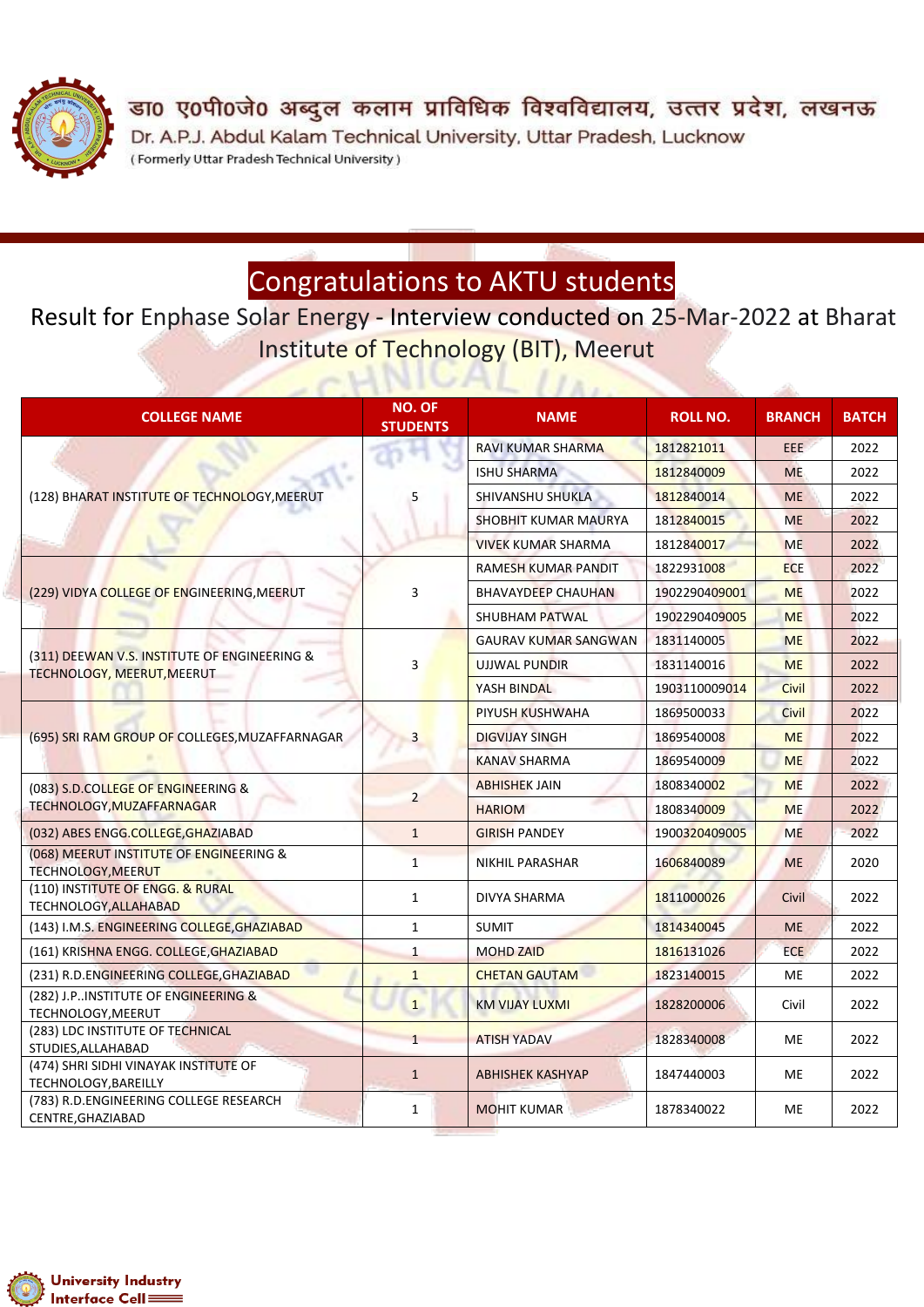## Congratulations to AKTU students

Result for Enphase Solar Energy - Interview conducted on 9-Mar-2022 at KCC Institute of Technology & Management, Greater Noida

بأوس

| <b>COLLEGE NAME</b>                                                   | <b>NO. OF</b><br><b>STUDENTS</b> | <b>NAME</b>                                | <b>ROLL NO.</b> | <b>BRANCH</b> | <b>BATCH</b> |
|-----------------------------------------------------------------------|----------------------------------|--------------------------------------------|-----------------|---------------|--------------|
| (492) KCC Institute of Technology & Management,<br>Gautam Buddh Nagar |                                  | <b>ANSH GOEL</b>                           | 1849200002      | Civil         | 2022         |
|                                                                       |                                  | <b>ADARSH KUMAR MISHRA</b>                 | 1849240001      | ME            | 2022         |
|                                                                       |                                  | <b>AKASH VERMA</b>                         | 1849240002      | ME            | 2022         |
|                                                                       |                                  | <b>AKASH BHARTI</b>                        | 1849240003      | <b>ME</b>     | 2022         |
|                                                                       |                                  | <b>AKSHAY CHAUHAN</b>                      | 1849240004      | <b>ME</b>     | 2022         |
|                                                                       | 16                               | <b>NAVRATAN</b>                            | 1849240007      | <b>ME</b>     | 2022         |
|                                                                       |                                  | <b>NITIN KUMAR</b>                         | 1849240008      | <b>ME</b>     | 2022         |
|                                                                       |                                  | <b>ABHINAV KUMAR</b>                       | 1749200001      | Civil         | 2021         |
|                                                                       |                                  | <b>ASHUTOSH PANDEY</b>                     | 1749200006      | Civil         | 2021         |
|                                                                       |                                  | <b>ABHISHEK KUMAR</b>                      | 1749240001      | <b>ME</b>     | 2021         |
|                                                                       |                                  | <b>ARWAJ KHAN</b>                          | 1749240007      | <b>ME</b>     | 2021         |
|                                                                       |                                  | <b>RAVI MANDAL</b>                         | 1749240022      | <b>ME</b>     | 2021         |
|                                                                       |                                  | SANDEEP YADAV                              | 1749240027      | <b>ME</b>     | 2021         |
|                                                                       |                                  | <b>AMIT DEBNATH</b>                        | 1849240902      | <b>ME</b>     | 2021         |
|                                                                       |                                  | <b>SEEMA KUMARI</b>                        | 1904920009002   | <b>Civil</b>  | 2022         |
|                                                                       |                                  | <b>GANDHARVA KUMAR JHA</b>                 | 1649240010      | <b>ME</b>     | 2020         |
| (161) KRISHNA ENGG. COLLEGE, GHAZIABAD                                | $\overline{7}$                   | <b>ABHAY MISHRA</b>                        | 1816100001      | Civil         | 2022         |
|                                                                       |                                  | <b>BHAVESH GUPTA</b>                       | 1816140008      | <b>ME</b>     | 2022         |
|                                                                       |                                  | <b>MANAN KUMAR SHARMA</b>                  | 1816140011      | <b>ME</b>     | 2022         |
|                                                                       |                                  | PRASAD VICKY SHYAMBIHARI                   | 1816140017      | <b>ME</b>     | 2022         |
|                                                                       |                                  | PANKAJ UPADHAYAY                           | 1901610009005   | Civil         | 2022         |
|                                                                       |                                  | <b>VASU</b>                                | 1901610009009   | Civil         | 2022         |
|                                                                       |                                  | NAKSHATRA SHARMA                           | 1901610409008   | <b>ME</b>     | 2022         |
| (032) ABES ENGG.COLLEGE, GHAZIABAD                                    | 5                                | <b>MAJIYA</b>                              | 1803200044      | <b>Civil</b>  | 2022         |
|                                                                       |                                  | YASHIKA SHASTRI                            | 1803200097      | Civil         | 2022         |
|                                                                       |                                  | ABHINAV SINGH                              | 1803240004      | <b>ME</b>     | 2022         |
|                                                                       |                                  | <b>AKEEL JAVID</b>                         | 1900320009001   | Civil         | 2022         |
|                                                                       |                                  | <b>KM SWATI CHAUHAN</b>                    | 1900320009005   | Civil         | 2022         |
| (133) NOIDA INSTITUTE OF ENGG. &<br>TECHNOLOGY, GAUTAM BUDDH NAGAR    |                                  | <b>AKHILESH MOURYA</b>                     | 1813340005      | ME            | 2022         |
|                                                                       |                                  | <b>AMIT KUMAR MISHRA</b>                   | 1813340007      | ME            | 2022         |
|                                                                       | 4                                | <b>PRITHVI RAJ SINGH</b><br><b>CHAUHAN</b> | 1813340057      | ME            | 2022         |
|                                                                       |                                  | <b>ANAND KUMAR</b>                         | 1901330409006   | ME            | 2022         |
| (143) I.M.S. ENGINEERING COLLEGE, GHAZIABAD                           | 3                                | <b>RAHUL VATS</b>                          | 1814300010      | Civil         | 2022         |
|                                                                       |                                  | <b>TUSHAR GUPTA</b>                        | 1814300013      | Civil         | 2022         |
|                                                                       |                                  | SHUBHAM SHARMA                             | 1814340043      | ME            | 2022         |